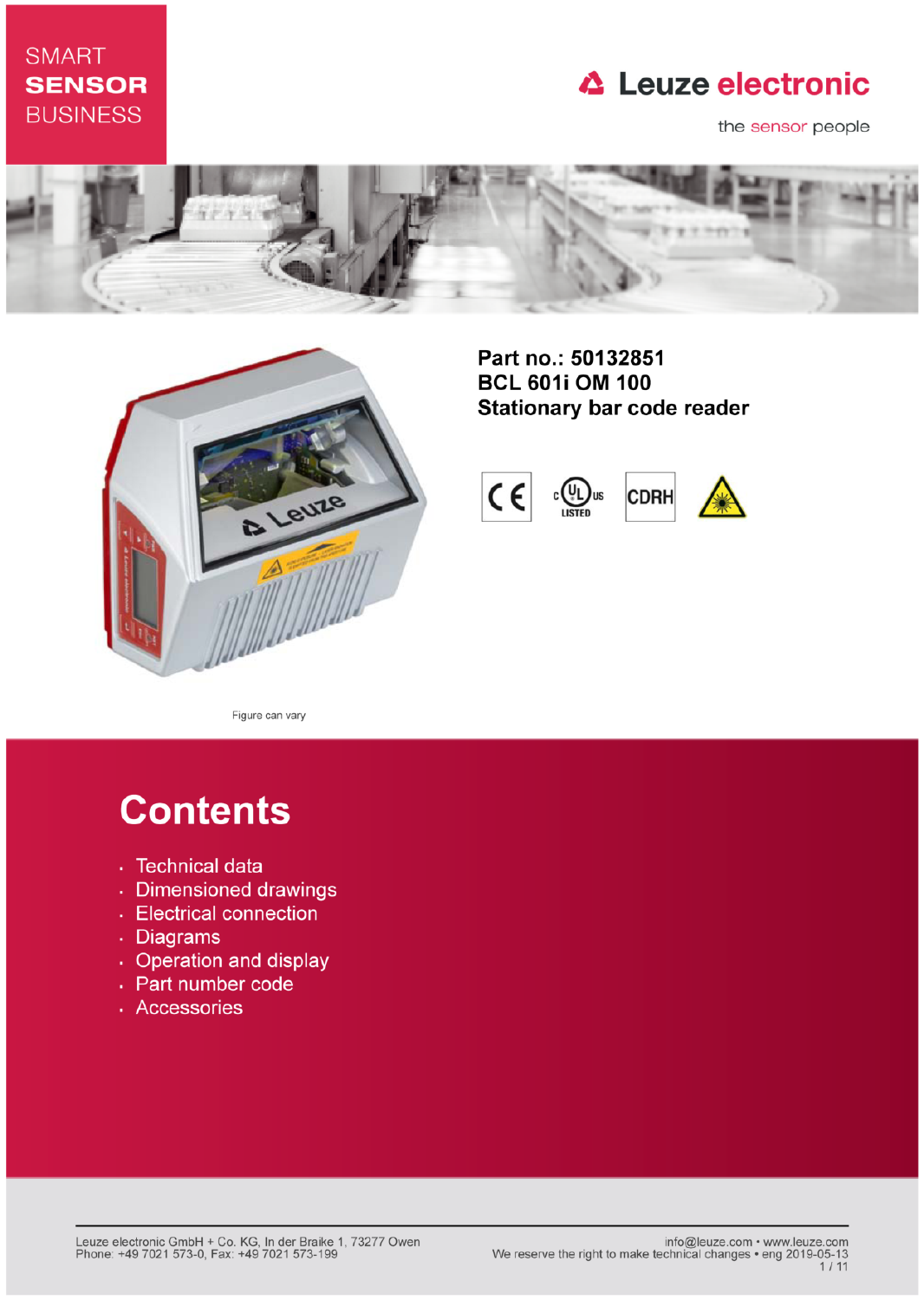### Part no.: 50132851 – BCL 601i OM 100 – Stationary bar code reader

#### **Technical data**

| <b>Basic data</b>                       |                                                                                                                                                                                                                             |
|-----------------------------------------|-----------------------------------------------------------------------------------------------------------------------------------------------------------------------------------------------------------------------------|
| Series                                  | <b>BCL 600i</b>                                                                                                                                                                                                             |
|                                         |                                                                                                                                                                                                                             |
| <b>Functions</b>                        |                                                                                                                                                                                                                             |
| Functions                               | Alignment mode<br>AutoConfig<br>AutoControl<br>AutoReflAct<br>Code fragment technology<br><b>LED</b> indicator<br>Reference code comparison                                                                                 |
| <b>Characteristic parameters</b>        |                                                                                                                                                                                                                             |
| <b>MTTF</b>                             | 42.4 years                                                                                                                                                                                                                  |
|                                         |                                                                                                                                                                                                                             |
| <b>Read data</b>                        |                                                                                                                                                                                                                             |
| Code types, readable                    | 2/5 Interleaved<br>Codabar<br>Code 128<br>Code 39<br>Code 93<br><b>EAN 128</b><br><b>EAN 8/13</b><br><b>EAN Addendum</b><br>GS1 Databar Expanded<br><b>GS1 Databar Limited</b><br>GS1 Databar Omnidirectional<br><b>UPC</b> |
| Scanning rate, typical                  | $1,000$ scans/s                                                                                                                                                                                                             |
| Bar codes per reading gate, max. number | 64 Piece(s)                                                                                                                                                                                                                 |
|                                         |                                                                                                                                                                                                                             |
| <b>Optical data</b>                     |                                                                                                                                                                                                                             |
| Reading distance                        | 400  900 mm                                                                                                                                                                                                                 |
| Light source                            | Laser, Blue                                                                                                                                                                                                                 |
| Laser light wavelength                  | 405 nm                                                                                                                                                                                                                      |
| Laser class                             | 2, IEC/EN 60825-1:2007                                                                                                                                                                                                      |
| Transmitted-signal shape                | Continuous                                                                                                                                                                                                                  |
| Bar code contrast (PCS)                 | 60 %                                                                                                                                                                                                                        |
| Modulus size                            | $0.250.35$ mm                                                                                                                                                                                                               |
| Reading method                          | Oscillating-mirror scanner                                                                                                                                                                                                  |
| Beam deflection                         | Via rotating polygon wheel + stepping motor with mirror                                                                                                                                                                     |
| Light beam exit                         | Zero position at side at angle less than 90°                                                                                                                                                                                |
| Oscillating mirror frequency            | 10 Hz                                                                                                                                                                                                                       |
| Max. swivel angle                       | 40 $^{\circ}$                                                                                                                                                                                                               |
|                                         |                                                                                                                                                                                                                             |
| <b>Electrical data</b>                  |                                                                                                                                                                                                                             |
| Protective circuit                      | Polarity reversal protection                                                                                                                                                                                                |
| Performance data                        |                                                                                                                                                                                                                             |
| Supply voltage U <sub>B</sub>           | $10 \ldots 30$ V , DC                                                                                                                                                                                                       |
| Power consumption, max.                 | 10 W                                                                                                                                                                                                                        |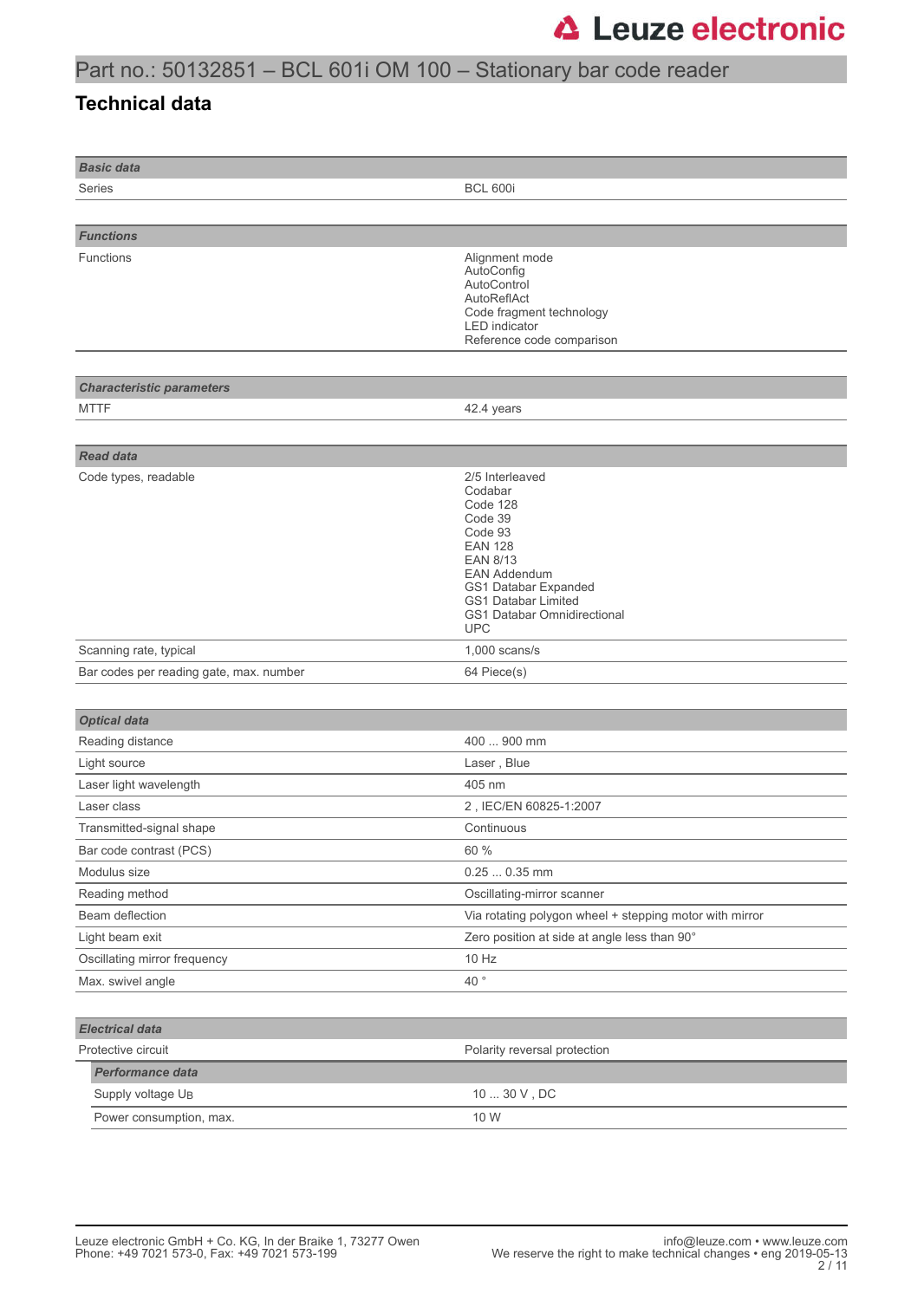## Part no.: 50132851 – BCL 601i OM 100 – Stationary bar code reader

| <b>Inputs/outputs selectable</b>    |                  |  |
|-------------------------------------|------------------|--|
| Output current, max.                | 60 mA            |  |
| Number of inputs/outputs selectable | 4 Piece(s)       |  |
| Voltage type, outputs               | DC               |  |
| Switching voltage, outputs          | Typ. $U_B / 0 V$ |  |
| Voltage type, inputs                | DC               |  |
| Switching voltage, inputs           | Typ. $U_B / 0 V$ |  |
| Input current, max.                 | 8 mA             |  |

#### *Interface*

| <b>Type</b>           | <b>RS 485</b>     |
|-----------------------|-------------------|
| <b>RS 485</b>         |                   |
| Function              | Process           |
| Transmission speed    | 4,800  115,400 Bd |
| Data format           | Adjustable        |
| Start bit             | и                 |
| Data bit              | 7, 8, 9 data bits |
| Stop bit              | 1, 2 stop bits    |
| Parity                | Adjustable        |
| Transmission protocol | Adjustable        |
| Data encoding         | <b>ASCII</b>      |

#### *Service interface*

| Type |                 | <b>USB</b>                            |
|------|-----------------|---------------------------------------|
|      | <b>USB</b>      |                                       |
|      | <b>Function</b> | Configuration via software<br>Service |

| <b>Connection</b>     |                         |  |
|-----------------------|-------------------------|--|
| Number of connections | 5 Piece(s)              |  |
| <b>Connection 1</b>   |                         |  |
| Type of connection    | <b>USB</b>              |  |
| Designation on device | <b>SERVICE</b>          |  |
| Function              | Service interface       |  |
| Connector type        | USB 2.0 Standard-A      |  |
| <b>Connection 2</b>   |                         |  |
| Type of connection    | Connector               |  |
| Designation on device | SW IN/OUT               |  |
| Function              | Signal IN<br>Signal OUT |  |
| Thread size           | M <sub>12</sub>         |  |
| Type                  | Male                    |  |
| Material              | Metal                   |  |
| No. of pins           | 5-pin                   |  |
| Encoding              | A-coded                 |  |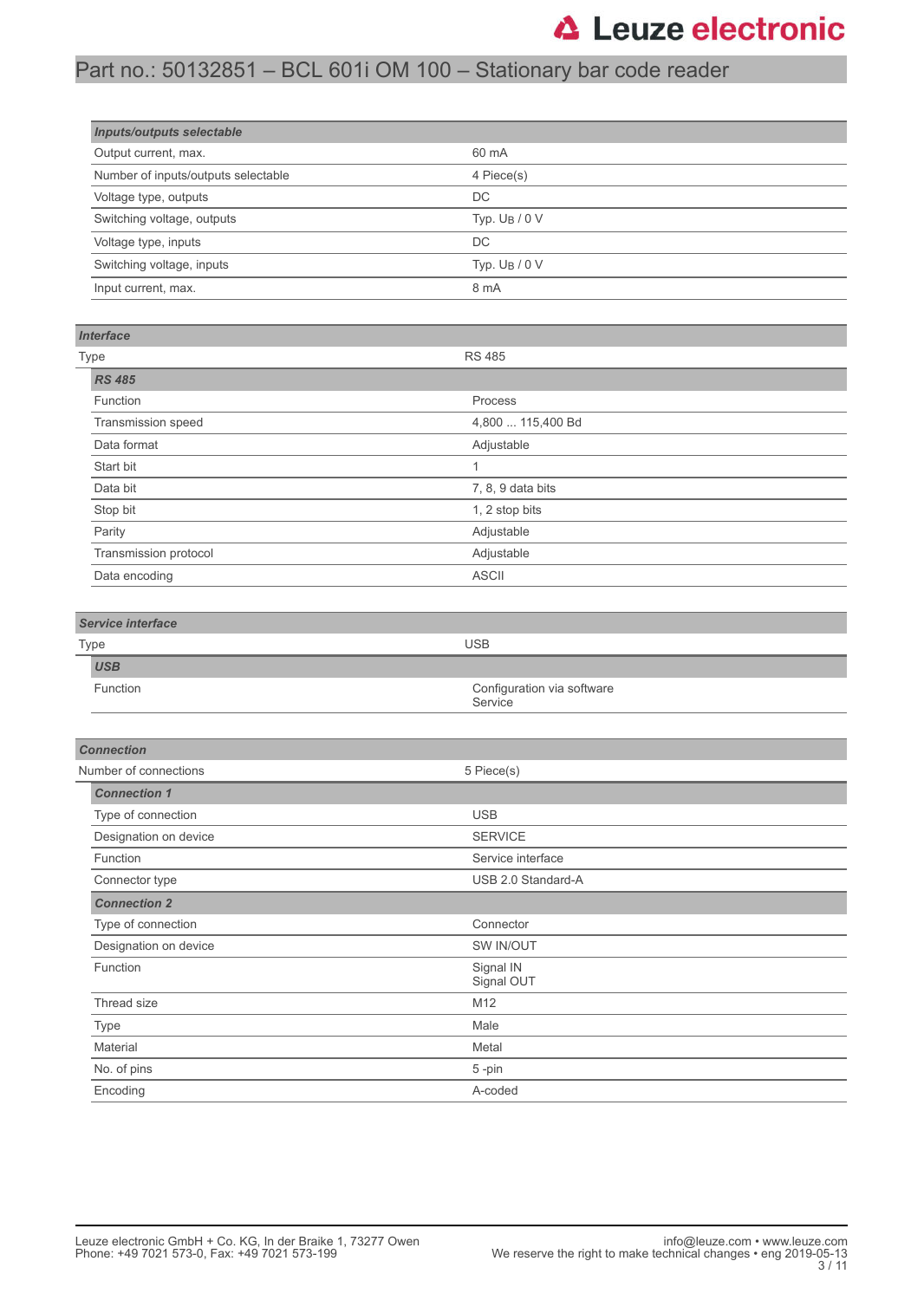## Part no.: 50132851 – BCL 601i OM 100 – Stationary bar code reader

| <b>Connection 3</b>          |                                                                                     |
|------------------------------|-------------------------------------------------------------------------------------|
| Type of connection           | Connector                                                                           |
| Designation on device        | <b>PWR</b>                                                                          |
| Function                     | Signal IN<br>Signal OUT<br>Voltage supply                                           |
| Thread size                  | M12                                                                                 |
| Type                         | Female                                                                              |
| Material                     | Metal                                                                               |
| No. of pins                  | 5-pin                                                                               |
| Encoding                     | A-coded                                                                             |
| <b>Connection 4</b>          |                                                                                     |
| Type of connection           | Connector                                                                           |
| Designation on device        | HOST / BUS IN                                                                       |
| Function                     | <b>BUS IN</b>                                                                       |
| Thread size                  | M12                                                                                 |
| Type                         | Male                                                                                |
| Material                     | Metal                                                                               |
| No. of pins                  | 5-pin                                                                               |
| Encoding                     | B-coded                                                                             |
| <b>Connection 5</b>          |                                                                                     |
| Type of connection           | Connector                                                                           |
| Designation on device        | <b>BUS OUT</b>                                                                      |
| Function                     | <b>BUS OUT</b>                                                                      |
| Thread size                  | M12                                                                                 |
| Type                         | Male                                                                                |
| No. of pins                  | 5-pin                                                                               |
|                              |                                                                                     |
| <b>Mechanical data</b>       |                                                                                     |
| Design                       | Cubic                                                                               |
| Dimension (W x H x L)        | 173 mm x 84 mm x 147 mm                                                             |
| Housing material             | Metal, Diecast aluminum                                                             |
| Lens cover material          | Glass                                                                               |
| Net weight                   | 1,500 g                                                                             |
| Housing color                | Red, RAL 3000<br>Silver                                                             |
| Type of fastening            | Dovetail grooves<br>Mounting thread<br>Via optional mounting device                 |
|                              |                                                                                     |
| <b>Operation and display</b> |                                                                                     |
| Type of display              | LED<br>Monochromatic graphical display, 128x64 pixel, with background light-<br>ing |
| Number of LEDs               | 2 Piece(s)                                                                          |
| Type of configuration        | Via web browser                                                                     |
| Operational controls         | Button(s)                                                                           |
|                              |                                                                                     |
| <b>Fnvironmental data</b>    |                                                                                     |

| <b>Environmental data</b>          |                        |
|------------------------------------|------------------------|
| Ambient temperature, operation     | $0 \quad 40 \degree C$ |
| Ambient temperature, storage       | $-20$ +70 °C           |
| Relative humidity (non-condensing) | $90\%$                 |
|                                    |                        |

L.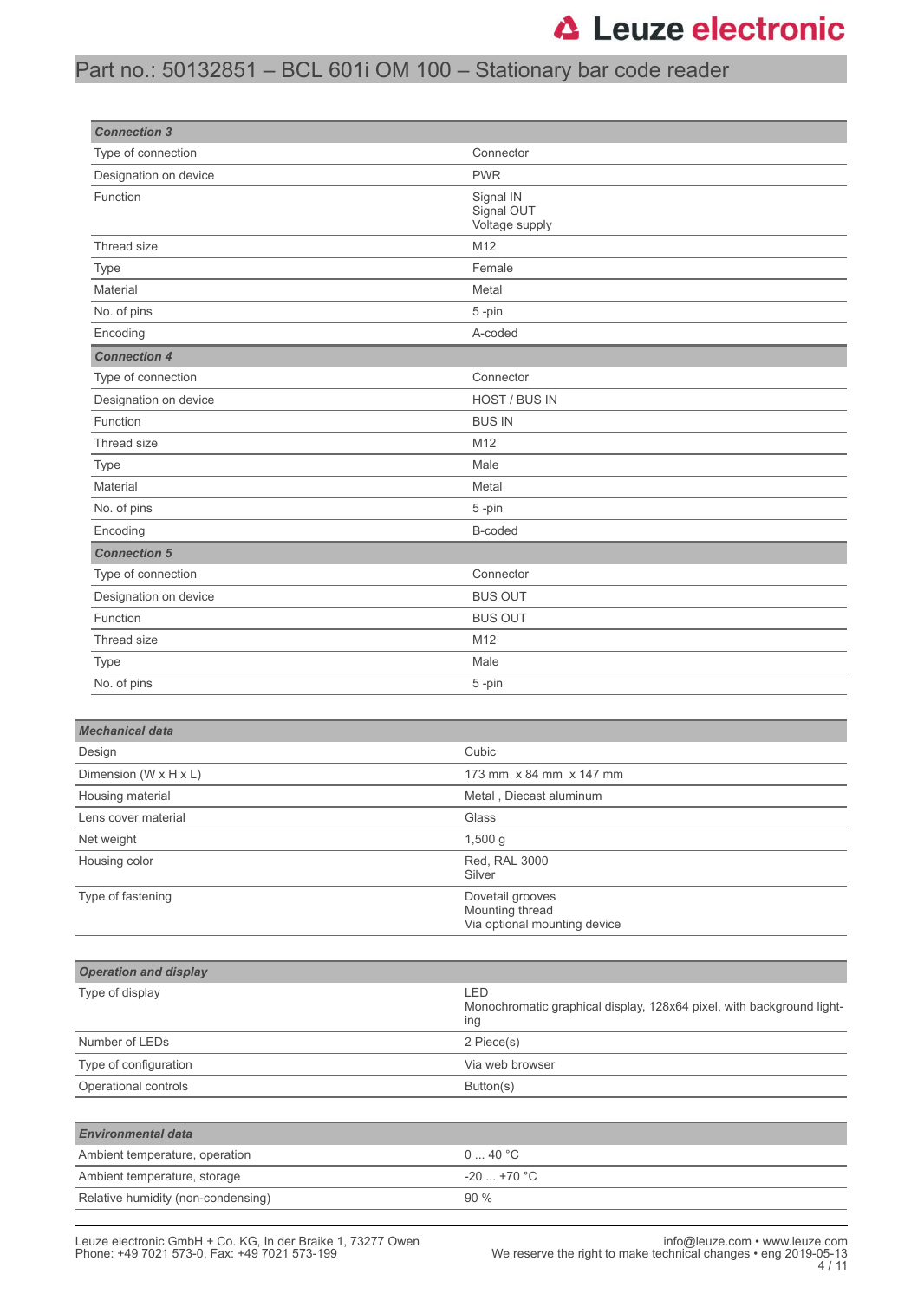### Part no.: 50132851 – BCL 601i OM 100 – Stationary bar code reader

| Extraneous light tolerance on the bar code, max.                | 2,000 lx                             |
|-----------------------------------------------------------------|--------------------------------------|
|                                                                 |                                      |
| <b>Certifications</b>                                           |                                      |
| Degree of protection                                            | IP 65                                |
| Protection class                                                | $\mathbf{III}$                       |
| Certifications                                                  | c UL US                              |
| Test procedure for EMC in accordance with standard              | EN 55022<br>EN 61000-4-2, -3, -4, -6 |
| Test procedure for shock in accordance with standard            | IEC 60068-2-27, test Ea              |
| Test procedure for continuous shock in accordance with standard | IEC 60068-2-29, test Eb              |
| Test procedure for vibration in accordance with standard        | IEC 60068-2-6, test Fc               |
| US patents                                                      | US 6,854,649 B                       |
|                                                                 |                                      |
| <b>Classification</b>                                           |                                      |
| Customs tariff number                                           | 84719000                             |
| eCl@ss 8.0                                                      | 27280102                             |
| eCl@ss 9.0                                                      | 27280102                             |
| <b>ETIM 5.0</b>                                                 | EC002550                             |
| <b>ETIM 6.0</b>                                                 | EC002550                             |

### **Dimensioned drawings**

All dimensions in millimeters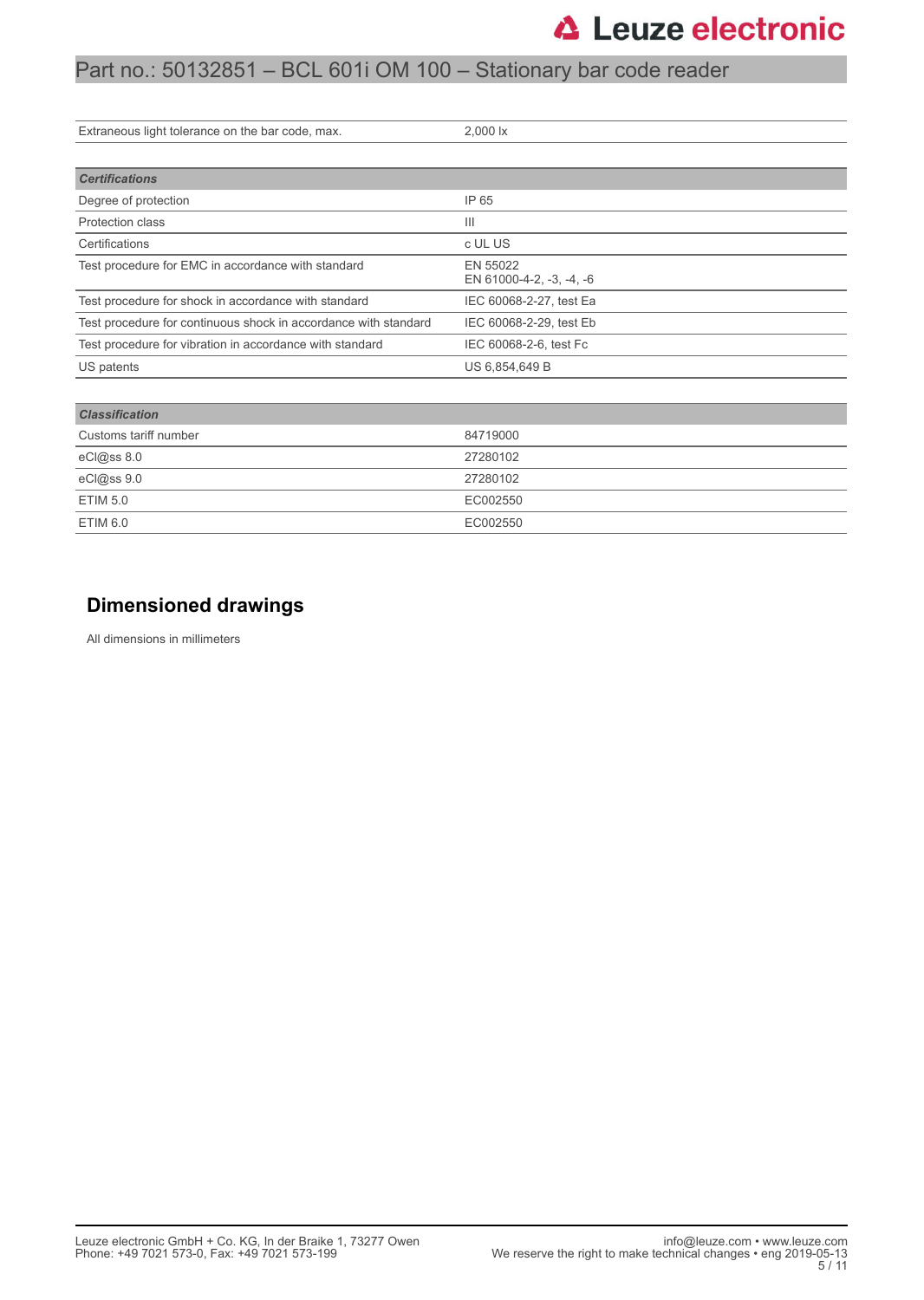### Part no.: 50132851 – BCL 601i OM 100 – Stationary bar code reader



### **Electrical connection**

| <b>Connection 1</b> | <b>SERVICE</b>     |
|---------------------|--------------------|
| Type of connection  | <b>USB</b>         |
| Function            | Service interface  |
| Connector type      | USB 2.0 Standard-A |

| <b>Pin</b>     | Pin assignment |
|----------------|----------------|
|                | $+5$ V DC      |
| $\overline{2}$ | DATA-          |
| 3              | DATA+          |
| 4              | <b>GND</b>     |

| <b>Connection 2</b> | <b>SW IN/OUT</b>        |
|---------------------|-------------------------|
| Type of connection  | Connector               |
| Function            | Signal IN<br>Signal OUT |
| Thread size         | M12                     |
| Type                | Male                    |
| Material            | Metal                   |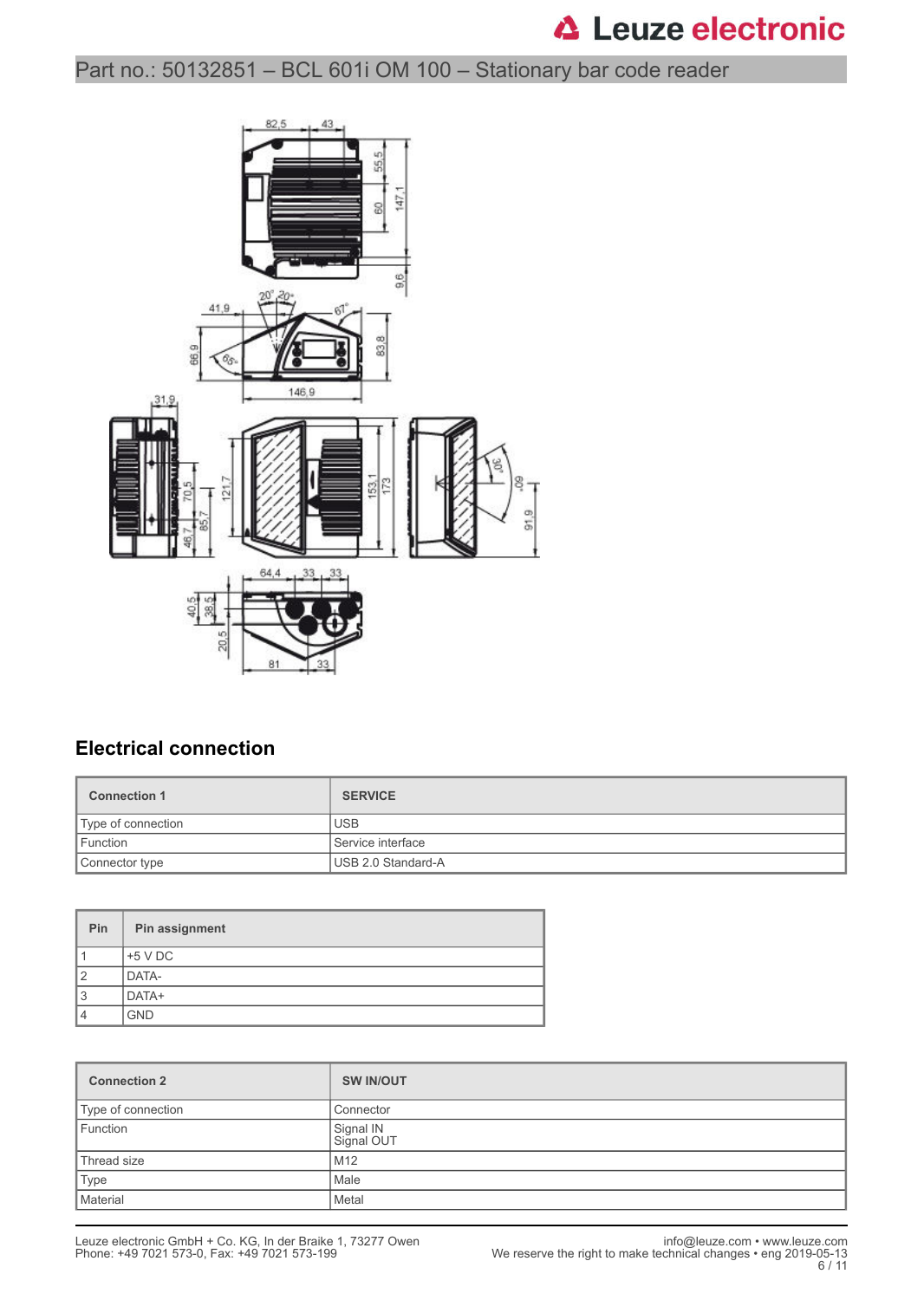### Part no.: 50132851 – BCL 601i OM 100 – Stationary bar code reader

| <b>Connection 2</b> | <b>SW IN/OUT</b> |
|---------------------|------------------|
| No. of pins         | $5$ -pin         |
| Encoding            | A-coded          |

| Pin            | Pin assignment    |  |  |  |
|----------------|-------------------|--|--|--|
|                | <b>VOUT</b>       |  |  |  |
| $\overline{2}$ | SWIO <sub>1</sub> |  |  |  |
| 3              | <b>GND</b>        |  |  |  |
| 4              | SWIO <sub>2</sub> |  |  |  |
| 5              | FE.               |  |  |  |

| <b>Connection 3</b> | <b>PWR</b>                                |
|---------------------|-------------------------------------------|
| Type of connection  | Connector                                 |
| Function            | Signal IN<br>Signal OUT<br>Voltage supply |
| Thread size         | M <sub>12</sub>                           |
| Type                | Female                                    |
| Material            | Metal                                     |
| No. of pins         | $5$ -pin                                  |
| Encoding            | A-coded                                   |

| Pin            | Pin assignment    |  |  |
|----------------|-------------------|--|--|
|                | <b>VIN</b>        |  |  |
| $\overline{2}$ | SWIO <sub>3</sub> |  |  |
| 3              | <b>GND</b>        |  |  |
| 4              | SWIO 4            |  |  |
| 5              | FE.               |  |  |

| <b>Connection 4</b> | <b>HOST / BUS IN</b> |
|---------------------|----------------------|
| Type of connection  | Connector            |
| Function            | <b>BUS IN</b>        |
| Thread size         | M <sub>12</sub>      |
| Type                | Male                 |
| Material            | Metal                |
| No. of pins         | $5$ -pin             |
| Encoding            | B-coded              |

| Pin            | Pin assignment  |
|----------------|-----------------|
|                | Res.            |
| $\overline{2}$ | <b>RS 485 B</b> |
| 3              | <b>GND 485</b>  |
| $\overline{4}$ | <b>RS 485 A</b> |
| 5              | FE.             |





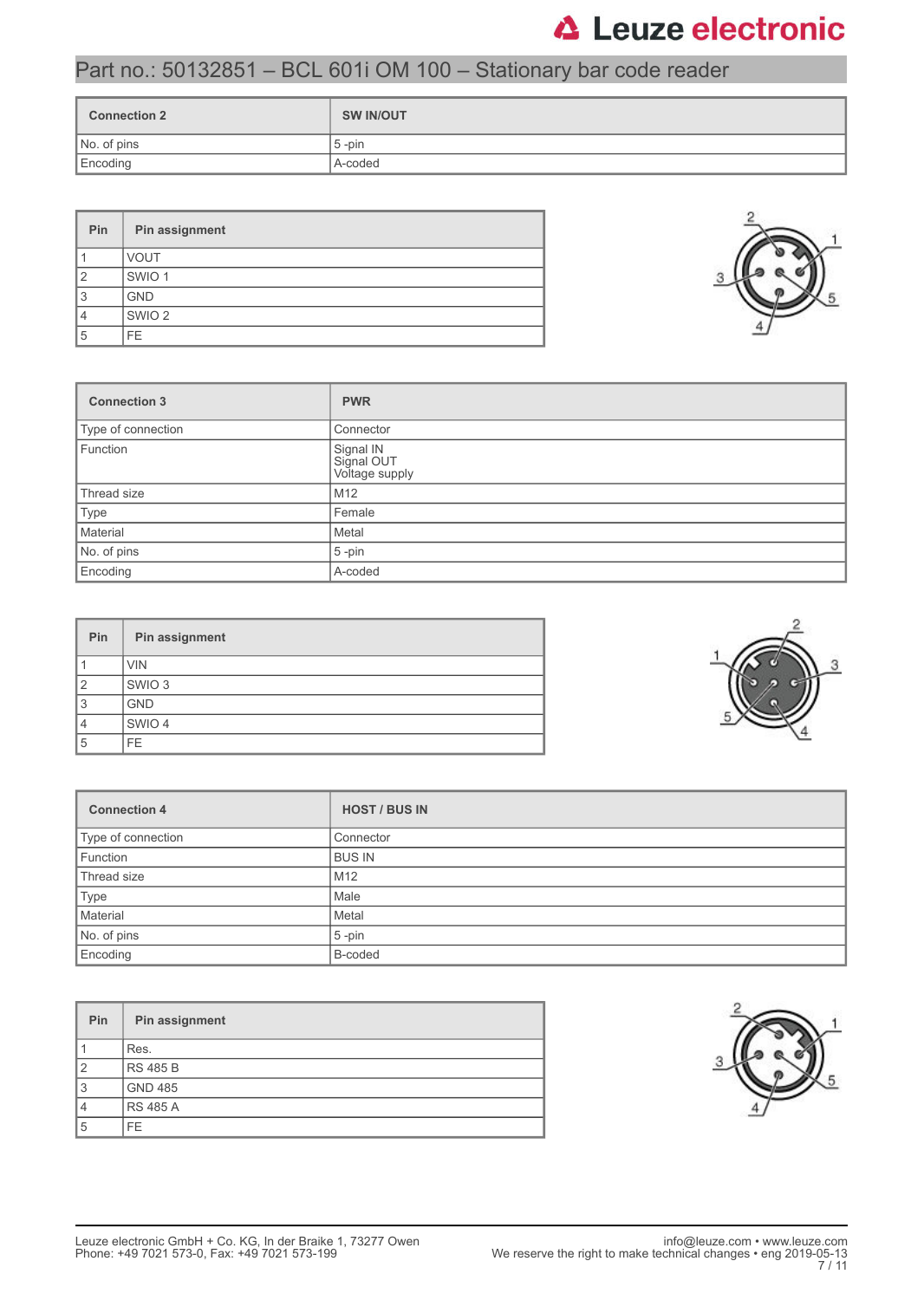### Part no.: 50132851 – BCL 601i OM 100 – Stationary bar code reader

| <b>Connection 5</b> | <b>BUS OUT</b>  |
|---------------------|-----------------|
| Type of connection  | Connector       |
| Function            | <b>BUS OUT</b>  |
| Thread size         | M <sub>12</sub> |
| Type                | Male            |
| Material            | Metal           |
| No. of pins         | $5$ -pin        |
| Encoding            | B-coded         |

| Pin            | Pin assignment  |
|----------------|-----------------|
|                | <b>V CC485</b>  |
| $\overline{2}$ | <b>RS 485 B</b> |
| 3              | <b>GND 485</b>  |
| $\overline{4}$ | <b>RS 485 A</b> |
| 5              | FE.             |



### **Diagrams**

#### Z 400 300 200 100  $\alpha$  $\overline{1}$  $\overline{2}$  $\left(3\right)$ 0  $-100$  $-200$  $-300$  $\pmb{\mathsf{X}}$  $-400$   $-100$ 1200  $\mathsf{O}\xspace$ 100 200 300 400 500 600 700 800 900 1000 1100

#### Reading field curve - Medium Density

z Reading field height [mm]

- x Reading field distance [mm]
- 1 Module = 0.25 mm: 450 mm 750 mm (300 mm depth of field)
- 2 Module = 0.3 mm: 400 mm 800 mm (400 mm depth of field)
- 3 Module = 0.35 mm: 400 mm 900 mm (500 mm depth of field)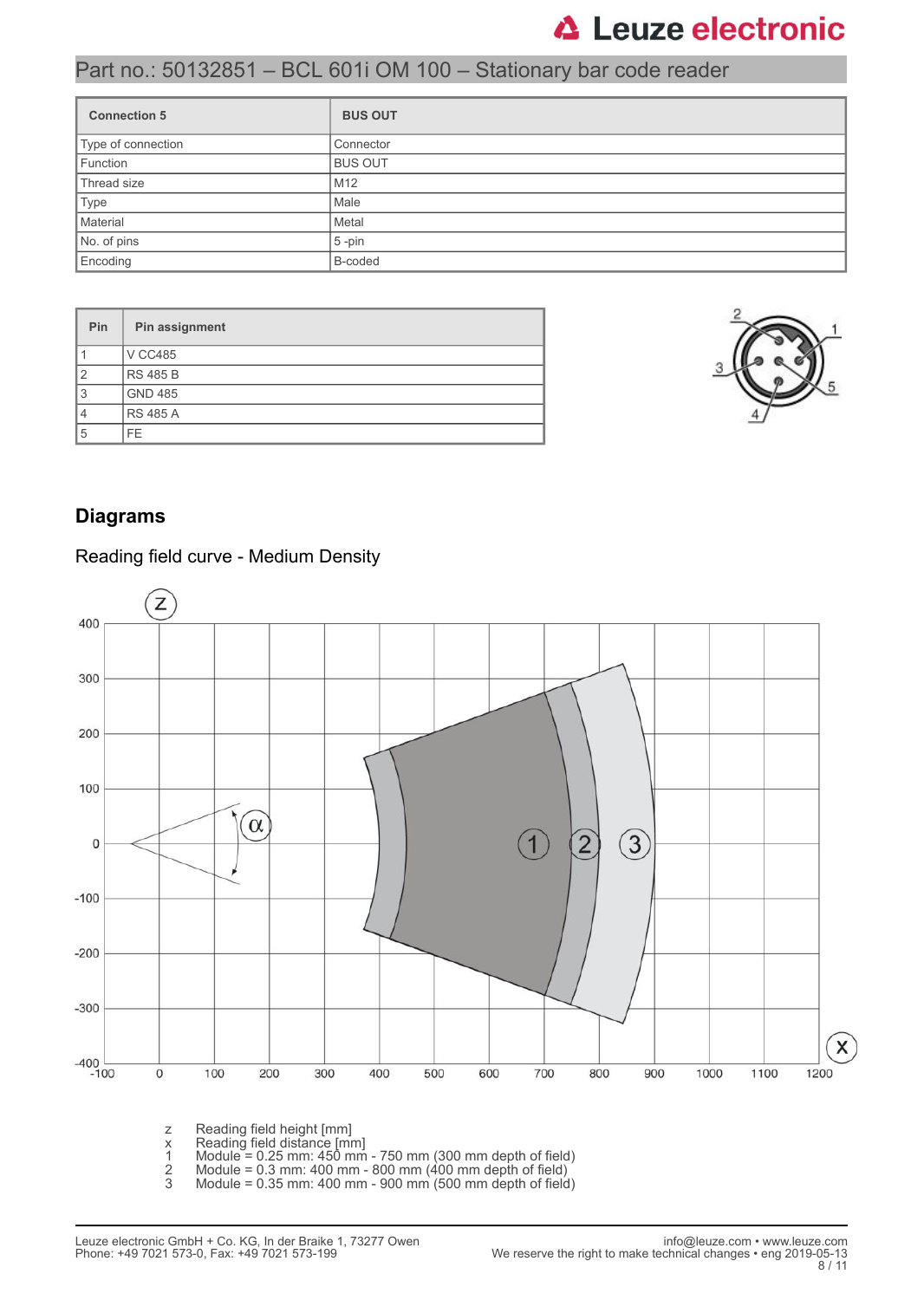### Part no.: 50132851 – BCL 601i OM 100 – Stationary bar code reader

#### **Operation and display**

#### LEDs

| <b>LED</b> |                   | <b>Display</b>           | <b>Meaning</b>            |  |
|------------|-------------------|--------------------------|---------------------------|--|
|            | <b>PWR</b>        | l Off                    | No supply voltage         |  |
|            |                   | Green, flashing          | Initialization            |  |
|            |                   | Green, continuous light  | Device OK                 |  |
|            |                   | Orange, flashing         | Service operation         |  |
|            |                   | Orange, continuous light | Reset                     |  |
|            |                   | Red, flashing            | Device OK, warning set    |  |
|            |                   | Red, continuous light    | Device error              |  |
| 2          | <b>NET</b><br>Off |                          | No supply voltage         |  |
|            |                   | Green, flashing          | <b>BUS</b> initialization |  |
|            |                   | Green, continuous light  | Bus operation ok          |  |
|            |                   | Orange, flashing         | Service mode              |  |
|            |                   | Orange, continuous light | Reset                     |  |
|            |                   | Red, flashing            | Communication error       |  |
|            |                   | Red, continuous light    | Network error             |  |

#### **Part number code**

Part designation: **BCL XXXX YYZ AAA B**

| <b>BCL</b>  | <b>Operating principle:</b><br>BCL: bar code reader                                                                                                                                           |  |  |
|-------------|-----------------------------------------------------------------------------------------------------------------------------------------------------------------------------------------------|--|--|
| <b>XXXX</b> | Series/interface (integrated fieldbus technology):<br>600i: RS 232/RS 422/ RS 485 (multiNet master)<br>601i: RS 485 (multiNet slave)<br>604i: PROFIBUS DP<br>608i: Ethernet<br>648i: PROFINET |  |  |
| YY          | <b>Scanning principle:</b><br>S: line scanner (single line)<br>O: oscillating-mirror scanner (oscillating mirror)                                                                             |  |  |
| Ζ           | Optics:<br>N: High Density (close)<br>M: Medium Density (medium distance)<br>F: Low Density (remote)<br>L: Long Range (very large distances)                                                  |  |  |
| AAA         | Beam exit:<br>100: lateral<br>$102:$ front                                                                                                                                                    |  |  |
| <b>BB</b>   | Special equipment:<br>H: with heating                                                                                                                                                         |  |  |

#### **Note**

A list with all available device types can be found on the Leuze electronic website at www.leuze.com.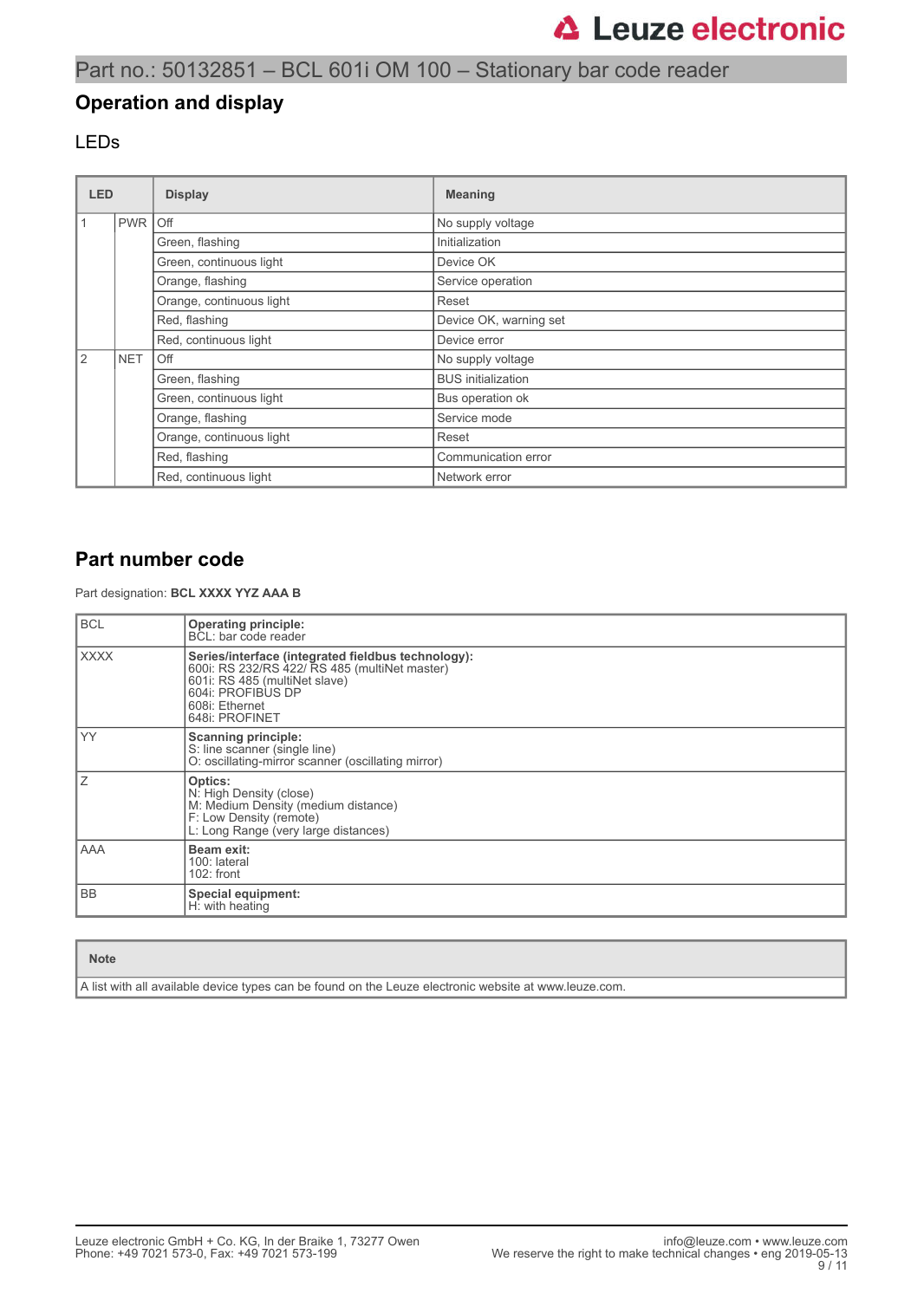### **Accessories**

Connection technology - Connection cables

|   | Part no. | <b>Designation</b>         | <b>Article</b>     | <b>Description</b>                                                                                                                                         |
|---|----------|----------------------------|--------------------|------------------------------------------------------------------------------------------------------------------------------------------------------------|
| ß | 50132079 | KD U-M12-5A-<br>$V1 - 050$ | l Connection cable | Connection 1: Connector, M12, Axial, Female, A-coded, 5-pin<br>Connection 2: Open end<br>Shielded: No<br>Cable length: 5,000 mm<br>Sheathing material: PVC |

### Connection technology - Interconnection cables

|                |                       | Part no. | <b>Designation</b>              | <b>Article</b>           | <b>Description</b>                                                                                                                                                                                                                     |
|----------------|-----------------------|----------|---------------------------------|--------------------------|----------------------------------------------------------------------------------------------------------------------------------------------------------------------------------------------------------------------------------------|
| 0,0<br>Ÿ.<br>最 | $\sigma_{\rm m}$<br>諨 | 50107726 | <b>KB USB A - USB</b><br>A      | Interconnection<br>cable | Suitable for interface: USB<br>Connection 1: USB<br>Connection 2: USB<br>Shielded: Yes<br>Cable length: 1,800 mm<br>Sheathing material: PVC                                                                                            |
|                |                       | 50135254 | KDS PB-M12-4A-<br>M12-4A-P3-050 | Interconnection<br>cable | Suitable for interface: PROFIBUS DP<br>Connection 1: Connector, M12, Axial, Female, B-coded, 2-pin<br>Connection 2: Connector, M12, Axial, Male, B-coded, 4 -pin<br>Shielded: Yes<br>Cable length: 5,000 mm<br>Sheathing material: PUR |

## Connection technology - Terminating resistors

| Part no. | <b>Designation</b> | <b>Article</b>  | <b>Description</b>                                                                                                                 |
|----------|--------------------|-----------------|------------------------------------------------------------------------------------------------------------------------------------|
| 50038539 | <b>TS 02-4-SA</b>  | Terminator plug | Suitable for: MultiNet Plus, PROFIBUS DP<br>Connection 1: Connector, M12, Axial, Male, B-coded, 4-pin<br>Function: Bus termination |

### Mounting technology - Other

|                | Part no. | <b>Designation</b> | <b>Article</b>   | <b>Description</b>                                                                                 |
|----------------|----------|--------------------|------------------|----------------------------------------------------------------------------------------------------|
| $\mathbb{R}^2$ | 50111224 | I BT 59            | Mounting bracket | Fastening, at system: Groove mounting<br>Mounting bracket, at device: Clampable<br>Material: Metal |